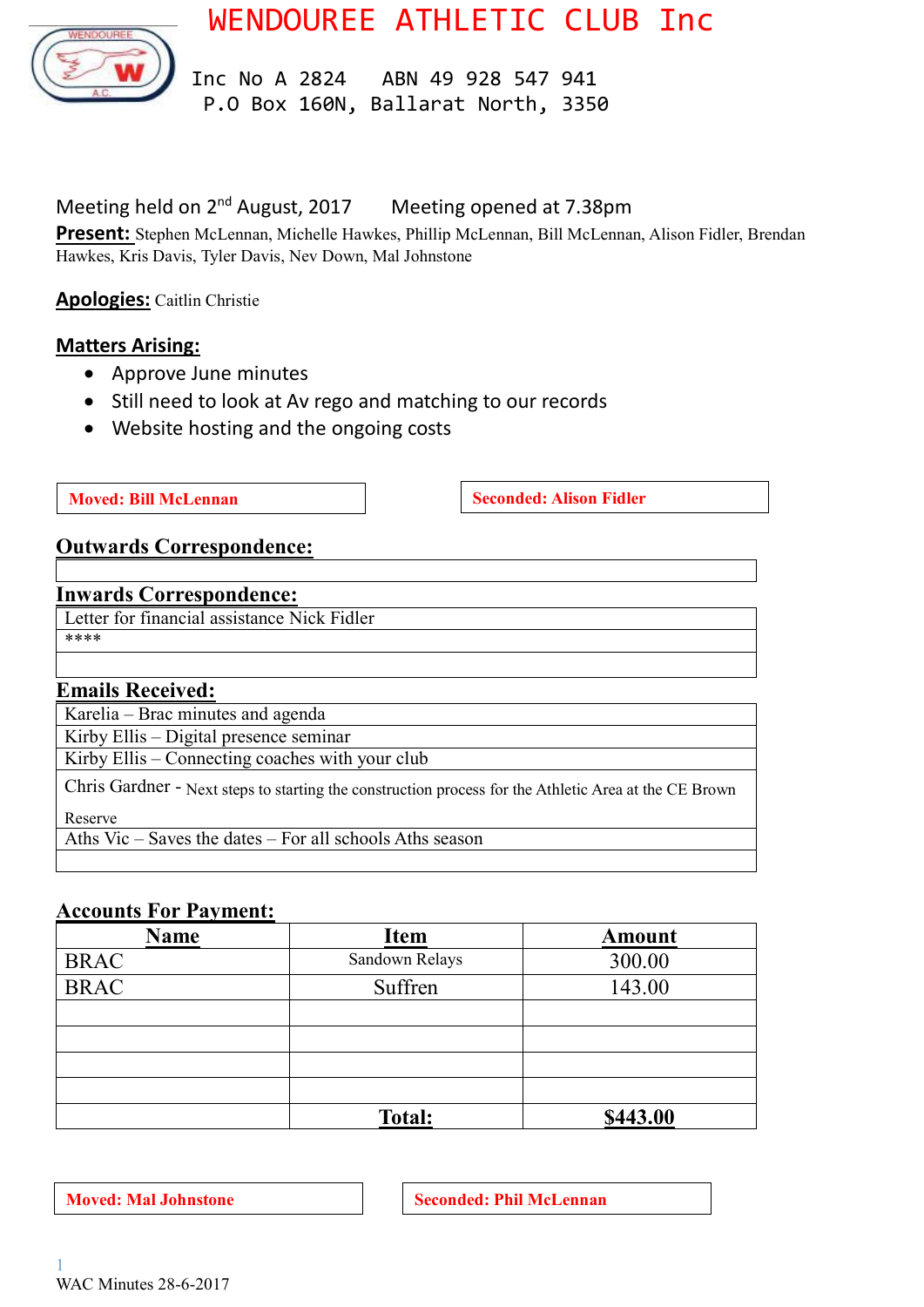# **Treasurers Report:**

**Moved:** Alison Fidler **Seconded:** Nev Down

## **Reports:**

### **Financial Report** - (Alison Fidler)

Need to sit down and work out if AV are up to date with rego payments. Still waiting for identification from Craig McLennan to transfer the Telstra shares.

We also need to chase up people to pay their \$20 or \$2 per run a reminder email has been sent out.

#### **Social Report -** (Michelle Hawkes)

Phil, Christine, Alison, Brendan and Michelle attended the YCW/Harriers dinner dance and had a really good night. We should also look at having a social night at Schnitz, (maybe having the breakup)

#### **Fundraising report -** (Steve McLennan)

We have been liaising with the Victoria Teachers games to conduct their Cross Country event at the Uni. We will receive the entry money for the event. It will be held on Sunday 24<sup>th</sup> September at 10.30am. We will require a few helpers for the day.

### **Woady Yaloak Report -** (Peter Luke)

Nil

#### **BRAC Report -** (Steve McLennan)

The BRAC meeting was held on the 24<sup>th</sup> July. At the next Brac meeting there will be a Countries planning meeting before hand at 7pm. They are looking for people to step up and help out.

### **Track Report** – (Nev Down)

There is an AV shield meeting tonight and we should have a report for next meeting. The senior and junior National championships will again be two separate events.

#### **AV Report-** (Steve McLennan)

AGM was held on 26<sup>th</sup> July, where Caitlin and Steve attended. Bill Stewart was given the Regional Service award for Ballarat. Wendouree topped the memberships for the Ballarat clubs in the 2016-17 season.

#### **Junior Report** – Cross Country **- (**Steve McLennan)

Very small numbers again this year. We need to encourage more to bring friends etc.

### **Cross Co**u**ntry Report – (**Steve McLennan)

-Saturday 1st July – King & Queen of the Mountain – Xavier Rennison  $1<sup>st</sup>$  male and H'cap winner, Lily Gilbert  $1<sup>st</sup>$  female and Dayne Schnyder  $1<sup>st</sup>$  junior in 3km

-Saturday 8th July - AV XCR'17 Round 5: Sandown Relays- Great results – u18 men 1st, u16 men 1st, u14 men  $1<sup>st</sup>$  and  $40+$  women  $2<sup>nd</sup>$ .

-Saturday 8th July – Yuille Park - 6.2km winner was Tyler Davis and 3km was Zoe Schnyder.

-Saturday 15th July – Lindsay Burgoyne – Nick Fidler  $1<sup>st</sup>$  in the 8km and Tyler Davis  $1<sup>st</sup>$  4km.

-Sunday 16th July - AV XCR'17 Round 6: Albert Park (3km, 10km) Excellent results with Harry Sharp 1<sup>st</sup> in u16 men and Sam Williams 3rd in u18 men.

-Saturday 22nd July – Pipeline Classic – Xavier Rennison  $1<sup>st</sup> 8km$  and Harry Sharp  $1<sup>st</sup> 4km$ -Saturday 29th July - AV XCR'17 Round 7: Lake Wendouree (15km, 6km) - Andrew Amor 1<sup>st</sup> u18 male, Harry Sharp 1<sup>st</sup> u16 male and Ballarat went really well in the teams results.

**Moved:** Bill McLennan **Seconded:** Phil McLennan